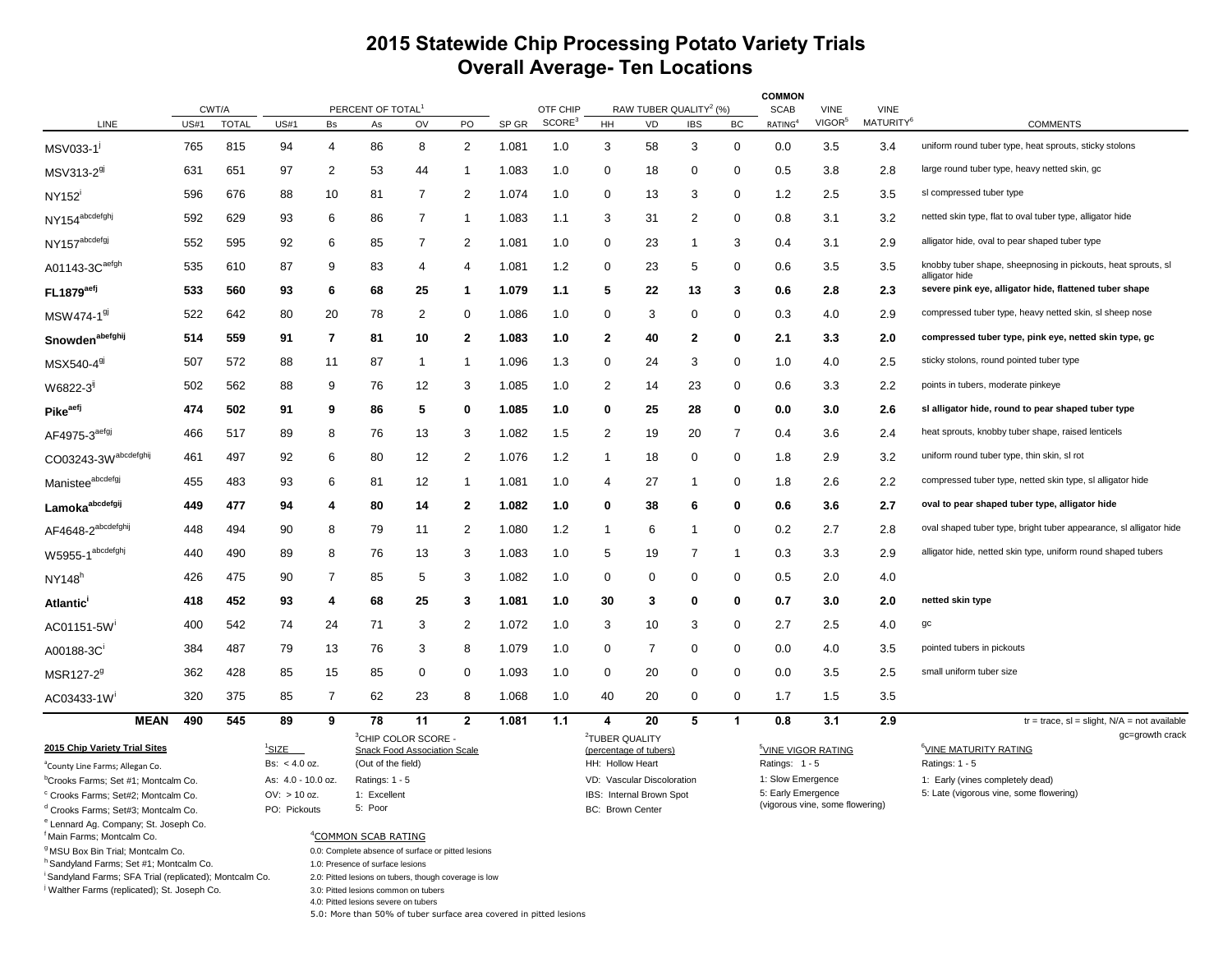# **2015 Processing Potato Variety Trial County Line Farms, Allegan County, MI**

**140 Days 13-Oct-15 Harvest**

**3436 DD, Base 40<sup>7</sup>**

| <b>MEAN</b>  | 237         | 282          | 84          | 15 | 75                            |    |                | 1.076 | 1.0                |             | 29        | 0                                  | 0           | 0.6                 | 2.5                | 3.0                   | $tr = trace$ , sl = slight, NA = not available   |
|--------------|-------------|--------------|-------------|----|-------------------------------|----|----------------|-------|--------------------|-------------|-----------|------------------------------------|-------------|---------------------|--------------------|-----------------------|--------------------------------------------------|
| Pike         | 157         | 200          | 78          | 22 | 74                            | 4  | 0              | 1.077 | 1.0                | 0           | 30        | $\mathbf 0$                        | $\mathbf 0$ | 0.0                 | 1.5                | 3.0                   | sl alligator hide                                |
| CO03243-3W   | 168         | 197          | 85          | 13 | 75                            | 10 |                | 1.070 | 1.0                | $\mathbf 0$ | 20        | 0                                  | $\mathbf 0$ | 2.0                 | 1.5                | 3.5                   | alligator hide, two tubers with late blight      |
| Manistee     | 177         | 214          | 83          | 17 | 68                            | 14 | 0              | 1.077 | 1.0                | 30          | 40        | 0                                  | $\mathbf 0$ | 2.5                 | 1.0                | 2.5                   | alligator hide                                   |
| FL1879       | 178         | 213          | 83          | 17 | 65                            | 18 | 0              | 1.076 | 1.0                | 0           | 20        | $\mathbf 0$                        | $\mathbf 0$ | 0.0                 | 1.5                | 2.5                   | alligator hide                                   |
| W5955-1      | 204         | 230          | 89          | 11 | 78                            | 11 | 0              | 1.074 | 1.0                | 0           | 40        | $\mathbf 0$                        | $\mathbf 0$ | 0.0                 | 1.5                | 4.0                   | alligator hide                                   |
| <b>NY154</b> | 218         | 255          | 85          | 13 | 72                            | 13 | $\overline{2}$ | 1.073 | 1.0                | $\mathbf 0$ | 40        | $\mathbf 0$                        | $\mathbf 0$ | 0.0                 | 3.5                | 3.5                   | alligator hide                                   |
| AF4975-3     | 252         | 300          | 84          | 16 | 77                            |    | 0              | 1.079 | 1.0                | $\mathbf 0$ | 30        | $\mathbf 0$                        | $\mathbf 0$ | 0.0                 | 3.5                | 2.5                   | sheep nose, alligator hide                       |
| Snowden      | 265         | 338          | 79          | 21 | 76                            | 3  | 0              | 1.082 | 1.0                | $\mathbf 0$ | 30        | $\mathbf 0$                        | $\mathbf 0$ | 2.5                 | 3.0                | 2.0                   | sl alligator hide                                |
| AF4648-2     | 270         | 328          | 82          | 17 | 80                            | 2  |                | 1.076 | 1.0                | 0           | 0         | 0                                  | $\mathbf 0$ | 0.0                 | 2.5                | 2.5                   | alligator hide                                   |
| A01143-3C    | 312         | 393          | 79          | 17 | 76                            | 3  | 3              | 1.074 | 1.0                | 0           | 30        | $\mathbf 0$                        | 0           | 0.0                 | 3.5                | 4.0                   | severe sheep nose in pickouts, sl alligator hide |
| Lamoka       | 314         | 341          | 92          | 8  | 79                            | 13 | 0              | 1.075 | 1.0                | 0           | 20        | 0                                  | 0           | 0.0                 | 3.5                | 2.5                   | alligator hide                                   |
| <b>NY157</b> | 335         | 373          | 90          | 8  | 80                            | 10 | 2              | 1.078 | 1.0                | 0           | 50        | 0                                  | 0           | 0.0                 | 3.0                | 3.5                   | alligator hide, misshapen pickouts               |
| LINE         | <b>US#1</b> | <b>TOTAL</b> | <b>US#1</b> | Bs | As                            | OV | PO             | SP GR | SCORE <sup>3</sup> | <b>HH</b>   | <b>VD</b> | <b>IBS</b>                         | <b>BC</b>   | RATING <sup>4</sup> | VIGOR <sup>5</sup> | MATURITY <sup>6</sup> | <b>COMMENTS</b>                                  |
|              |             | CWT/A        |             |    | PERCENT OF TOTAL <sup>1</sup> |    |                |       | CHIP               |             |           | RAW TUBER QUALITY <sup>2</sup> (%) |             | <b>SCAB</b>         | <b>VINE</b>        | <b>VINE</b>           |                                                  |
|              |             |              |             |    |                               |    |                |       |                    |             |           |                                    |             | <b>COMMON</b>       |                    |                       |                                                  |

 $SED = stem$  end defect,  $gc = growth$  crack

| $1$ SIZE                        | <sup>2</sup> TUBER OUALITY<br>(percentage of tubers out of 10) | <sup>3</sup> CHIP COLOR SCORE -<br>Snack Food Association Scale | <sup>5</sup> VINE VIGOR RATING                        | <sup>b</sup> VINE MATURITY RATING          | Planted: 26-May-15                   |
|---------------------------------|----------------------------------------------------------------|-----------------------------------------------------------------|-------------------------------------------------------|--------------------------------------------|--------------------------------------|
| Bs: $< 17/8"$                   | HH: Hollow Heart                                               | (Out of the field)                                              | 24-Jun-15<br>Date:                                    | 28-Aug-15<br>Date:                         | Vines Killed: 22-Sep-15              |
| As: 17/8" - 3.25"               | VD: Vascular Discoloration                                     | Ratings: $1 - 5$                                                | Ratings: $1 - 5$                                      | Ratings: 1 - 5                             | Days from Planting to Vine Kill: 119 |
| OV: > 3.25"                     | IBS: Internal Brown Spot                                       | 1: Excellent                                                    | 1: Slow Emergence                                     | 1: Early (vines completely dead)           | Seed Spacing: 10"                    |
| PO: Pickouts                    | <b>BC: Brown Center</b>                                        | 5: Poor                                                         | 5: Early Emergence (vigorous vine,<br>some flowering) | 5: Late (vigorous vine, some<br>flowering) | Fumigation: No                       |
| <sup>4</sup> COMMON SCAB RATING |                                                                |                                                                 |                                                       |                                            | <sup>7</sup> MAWN STATION: Allegan   |

0.0: Complete absence of surface or pitted lesions **Planting to Vine Kill** computer Surface or pitted lesions **Planting to Vine Kill** 

1.0: Presence of surface lesions

2.0: Pitted lesions on tubers, though coverage is low

3.0: Pitted lesions common on tubers

4.0: Pitted lesions severe on tubers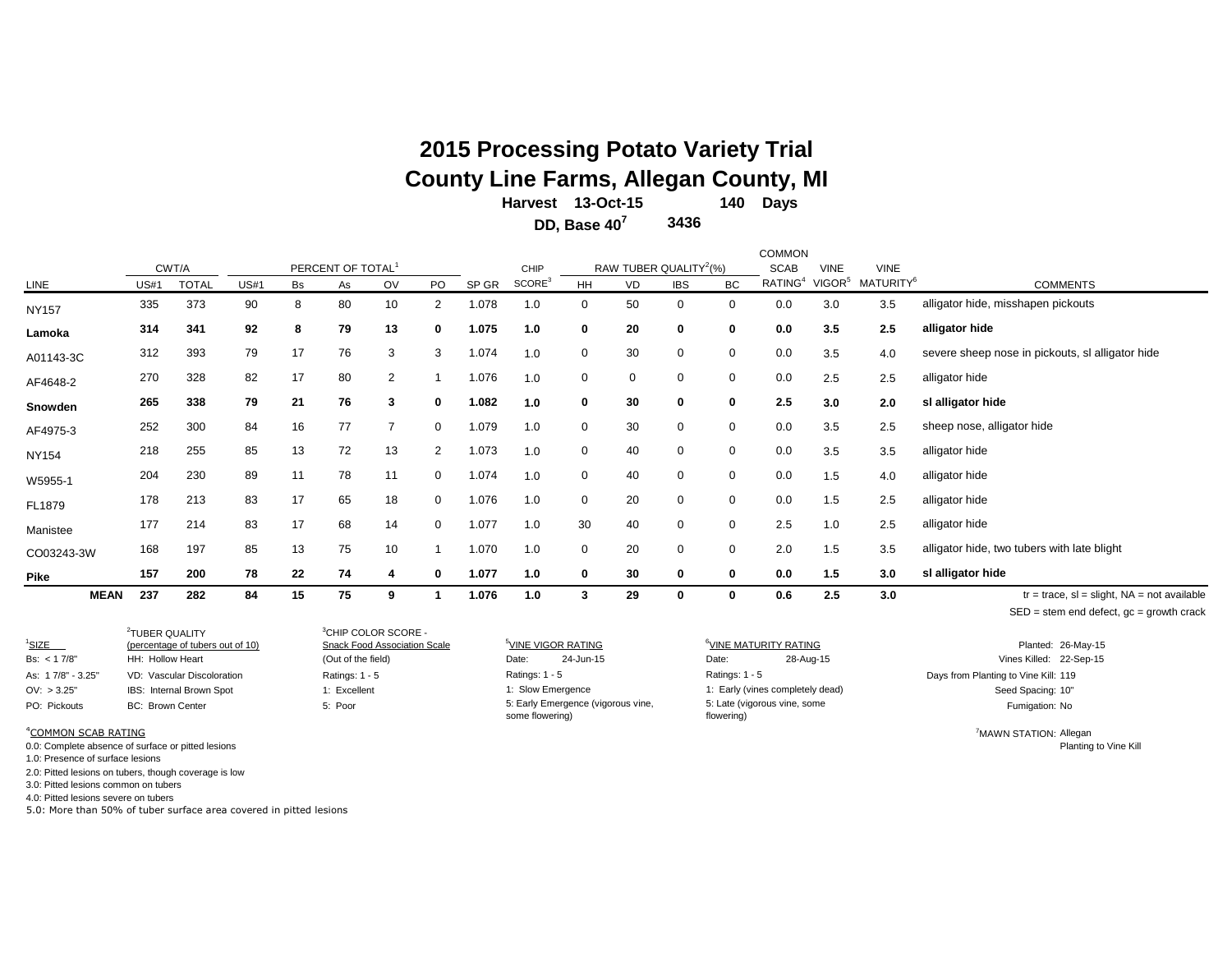# **2015 "Select" Processing Potato Variety Trial; Set #1**

**Crooks Farms, Deaner rd., Montcalm County, MI**

**145 Days 3102 DD, Base 40<sup>7</sup> Harvest 22-Sep-15**

|                |             |      |                       |             |                |                                     |             |                |       |                            |              |    |                                                  |             | <b>COMMON</b>                      |                                   |                                      |                                                    |
|----------------|-------------|------|-----------------------|-------------|----------------|-------------------------------------|-------------|----------------|-------|----------------------------|--------------|----|--------------------------------------------------|-------------|------------------------------------|-----------------------------------|--------------------------------------|----------------------------------------------------|
| LINE           |             | US#1 | CWT/A<br><b>TOTAL</b> | <b>US#1</b> | Bs             | PERCENT OF TOTAL <sup>1</sup><br>As | OV          | <b>PO</b>      | SP GR | CHIP<br>SCORE <sup>3</sup> | HH           | VD | RAW TUBER QUALITY <sup>2</sup> (%)<br><b>IBS</b> | BC          | <b>SCAB</b><br>RATING <sup>4</sup> | <b>VINE</b><br>VIGOR <sup>5</sup> | <b>VINE</b><br>MATURITY <sup>6</sup> | <b>COMMENTS</b>                                    |
| <b>NY157</b>   |             | 582  | 610                   | 95          | 2              | 93                                  | 3           | $\overline{2}$ | .080  | 1.0                        | 0            | 20 | 0                                                | 0           | 0.0                                | 3.5                               | 2.0                                  | flat oval tuber type, tr points                    |
| <b>NY154</b>   |             | 531  | 555                   | 96          | 4              | 95                                  |             | $\mathbf 0$    | 1.081 | 1.0                        | $\mathbf 0$  | 0  | 0                                                | 0           | 0.0                                | 2.5                               | 1.0                                  |                                                    |
| CO03243-3W     |             | 526  | 538                   | 98          | $\overline{2}$ | 90                                  | 7           | $\Omega$       | 1.079 | 1.5                        | $\mathbf 0$  | 30 | 0                                                | 0           | 2.0                                | 3.0                               | 2.0                                  | 4 rotten tubers in plot,                           |
| Lamoka         |             | 481  | 503                   | 96          | 4              | 81                                  | 15          | $\bf{0}$       | 1.079 | 1.0                        | $\mathbf{0}$ | 70 | $\mathbf 0$                                      | 0           | 0.5                                | 3.0                               | 1.0                                  | sl skinning, oval to oblong tuber type             |
| <b>Snowden</b> |             | 419  | 444                   | 94          | 5              | 88                                  | 6           |                | 1.086 | 1.0                        | 10           | 40 | $\mathbf 0$                                      | 0           | 2.0                                | 3.5                               | 0.5                                  |                                                    |
| W5955-1        |             | 395  | 458                   | 86          | 9              | 86                                  | $\mathbf 0$ | 5              | .080  | 1.0                        | 0            | 10 | 0                                                | 0           | 0.5                                | 4.0                               | 0.0                                  | points in pickouts                                 |
| AF4648-2       |             | 394  | 439                   | 90          | 8              | 90                                  | $\mathbf 0$ | 3              | 1.077 | 1.5                        | $\mathbf 0$  | 20 | $\mathbf 0$                                      | $\mathbf 0$ | 0.0                                | 2.0                               | 1.0                                  | oval tuber type, thin skin                         |
| Manistee       |             | 393  | 408                   | 96          | 4              | 85                                  | 11          | 0              | 1.082 | 1.0                        | 0            | 20 | 0                                                | 0           | 2.0                                | 2.5                               | 0.5                                  | flat apical to stem end, netted skin type          |
|                | <b>MEAN</b> | 465  | 494                   | 94          | 5              | 88                                  | 5           |                | 1.081 | 1.1                        |              | 26 | 0                                                | 0           | 0.9                                | 3.0                               | 1.0                                  | $tr = trace$ , sl = slight, $N/A$ = not applicable |
|                |             |      |                       |             |                |                                     |             |                |       |                            |              |    |                                                  |             |                                    |                                   |                                      | $SED = stem$ end defect, $gc = growth$ crack       |

2 TUBER QUALITY

<sup>3</sup>CHIP COLOR SCORE - Snack Food Association Scale

some flowering) 1-Jun-15 1: Slow Emergence Ratings: 1 - 5

Ratings: 1 - 5 5: Late (vigorous vine, some flowering) 17-Aug-15

<sup>1</sup>SIZE <sup>5</sup>VINE VIGOR RATING <sup>6</sup>VINE MATURITY RATING Planted: 30-Apr-15 (percentage of tubers out of 10) Bs: < 1 7/8" HH: Hollow Heart (Out of the field) Date Taken: Date Taken: Vines Killed: 1-Sep-15 As: 1 7/8" - 3.25" VD: Vascular Discoloration Ratings: 1 - 5 Days from Planting to Vine Kill: 124 OV: > 3.25" IBS: Internal Brown Spot 1: Excellent 1: Excellent 1: Slow Emergence 1: Early (vines completely dead) Seed Spacing : 10" PO: Pickouts BC: Brown Center The State of the State of the State (State (vigorous vine, Tumber of the Citycones vine, Fumigation: No

<sup>4</sup> COMMON SCAB RATING

0.0: Complete absence of surface or pitted lesions <sup>7</sup>MAWN STATION: Entrican

1.0: Presence of surface lesions Planting to Vine Kill

2.0: Pitted lesions on tubers, though coverage is low

3.0: Pitted lesions common on tubers

4.0: Pitted lesions severe on tubers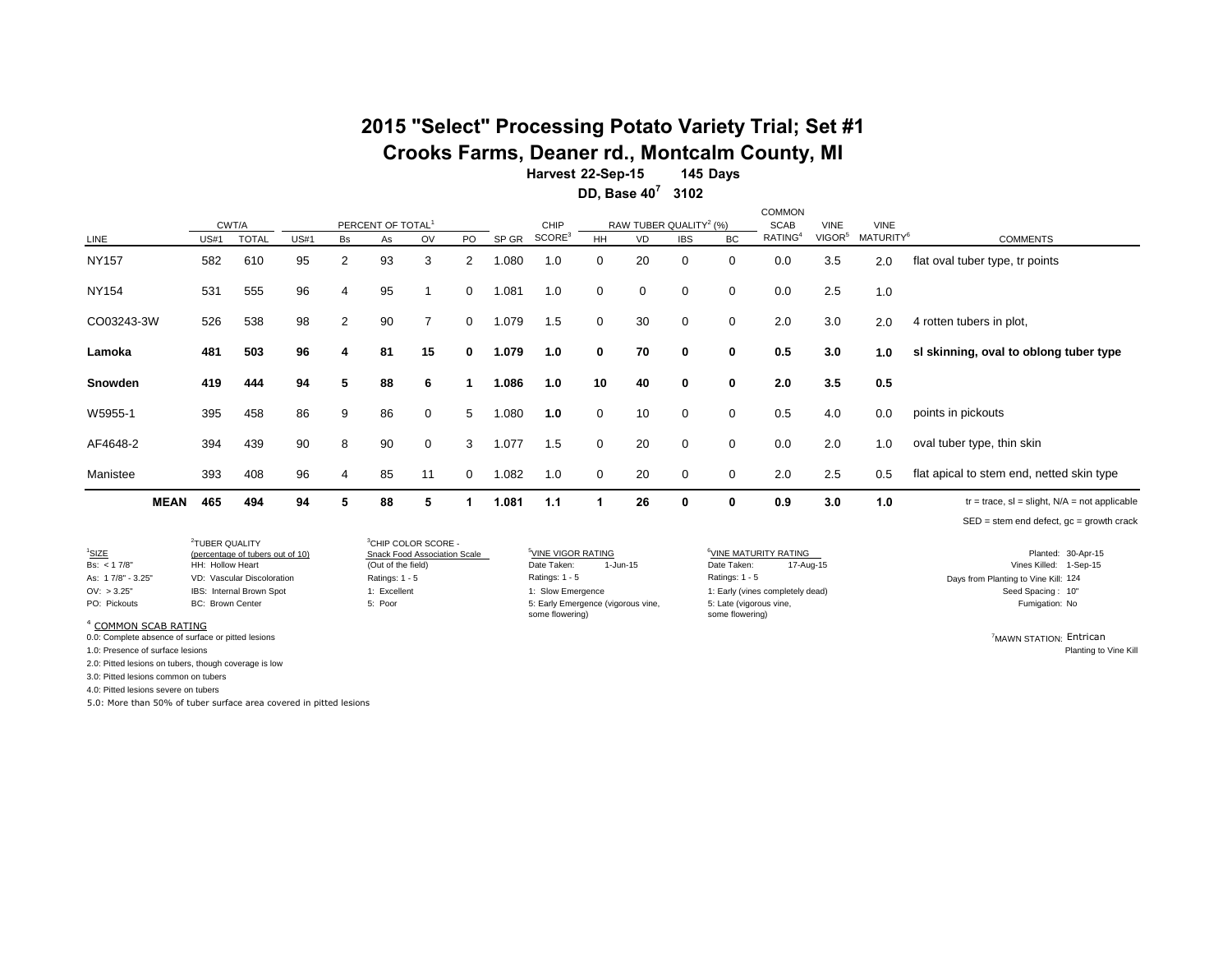### **2015 "Select" Processing Potato Variety Trial; Set #2 Crooks Farms, Peoples Rd., Montcalm County, MI**

**146 Days Harvest 7-Oct-15**

**2680 DD, Base 40<sup>7</sup>**

|                |             | CWT/A        |             |                | PERCENT OF TOTAL |    |                      |       | CHIP               |              | RAW TUBER QUALITY <sup>2</sup> (%) |             |           | COMMON<br><b>SCAB</b> | <b>VINE</b><br>VIGOR <sup>5</sup> | <b>VINE</b>           |                                                                                                    |
|----------------|-------------|--------------|-------------|----------------|------------------|----|----------------------|-------|--------------------|--------------|------------------------------------|-------------|-----------|-----------------------|-----------------------------------|-----------------------|----------------------------------------------------------------------------------------------------|
| LINE           | <b>US#1</b> | <b>TOTAL</b> | <b>US#1</b> | Bs             | As               | OV | PO.                  | SP GR | SCORE <sup>3</sup> | <b>HH</b>    | <b>VD</b>                          | <b>IBS</b>  | <b>BC</b> | RATING <sup>4</sup>   |                                   | MATURITY <sup>6</sup> | <b>COMMENTS</b>                                                                                    |
| <b>NY154</b>   | 685         | 712          | 96          | $\overline{4}$ | 93               | 3  | 0                    | 1.091 | 1.0                | $\mathbf{0}$ | 10                                 | 0           | 0         | 2.0                   | 2.5                               | 4.5                   | flat oval tuber type                                                                               |
| CO03243-3W     | 666         | 694          | 96          | 4              | 83               | 13 | 0                    | 1.083 | 1.0                | 0            | 0                                  | 0           | 0         | 2.0                   | 3.0                               | 3.0                   | flat oval tuber type                                                                               |
| <b>NY157</b>   | 648         | 673          | 96          | 4              | 95               |    | 0                    | 1.089 | 1.0                | 0            | 10                                 | 0           | 0         | 0.0                   | 3.0                               | 4.0                   | oval to oblong tuber type                                                                          |
| W5955-1        | 585         | 643          | 91          | 9              | 83               | 8  | 0                    | 1.090 | 1.0                | 10           | 20                                 | 0           | 0         | 0.0                   | 3.5                               | 4.5                   | flat round tuber type                                                                              |
| Lamoka         | 564         | 593          | 95          | 3              | 75               | 20 | $\mathbf{2}$         | 1.084 | 1.0                | 0            | 20                                 | 10          | 0         | 0.0                   | 4.0                               | 4.0                   | oval tuber type, si alligator hide                                                                 |
| Manistee       | 522         | 558          | 94          | 4              | 89               | 5  | $\mathbf{2}^{\circ}$ | 1.086 | 1.0                | 0            | 20                                 | 0           | 0         | 2.5                   | 2.5                               | 4.0                   | flat apical to stem end                                                                            |
| AF4648-2       | 504         | 555          | 91          | $\overline{7}$ | 83               | 8  | $\overline{2}$       | 1.080 | 1.0                | $\mathbf 0$  | 20                                 | $\mathbf 0$ | 0         | 0.0                   | 2.0                               | 4.0                   | flat round tuber type                                                                              |
| Lamoka (Field) | 438         | 475          | 92          | 5              | 86               | 6  | 3                    | 1.089 | 1.0                | 0            | 10                                 | 0           | 0         | 0.5                   | 4.0                               | 4.0                   | oval tuber type, si alligator hide                                                                 |
| <b>MEAN</b>    | 576         | 613          | 94          | 5              | 86               | 8  |                      | 1.087 | 1.0                | 1            | 14                                 |             | 0         | 0.9                   | 3.1                               | 4.0                   | $tr = trace$ , sl = slight, $N/A$ = not applicable<br>$SED = stem$ end defect, $gc = growth$ crack |

2 TUBER QUALITY (percentage of tubers out of 10)<br>HH: Hollow Heart <sup>3</sup>CHIP COLOR SCORE -

Ratings: 1 - 5 some flowering) 10-Jun-15 1: Slow Emergence

1: Early (vines completely dead) Ratings: 1 - 5 5: Late (vigorous vine, some flowering) 17-Aug-15

<sup>1</sup>SIZE (percentage of tubers out of 10) Snack Food Association Scale <sup>5</sup>VINE VIGOR RATING <sup>6</sup>VINE MATURITY RATING **And a struck of the State of the COVINE Planted: 14-May-15** Bs: <17/8" HH: Hollow Heart (Out of the field) Date: 10-Jun-15 Date: 17-Aug-15 Date: 17-Aug-15 Vines Killed: 26-Aug-15 As: 1 7/8" - 3.25" VD: Vascular Discoloration 
Ratings: 1 - 5 Ratings: 1 - 5 Ratings: 1 - 5 Ratings: 1 - 5 Ratings: 1 - 5 Ratings: 1 - 5 Ratings: 1 - 5 Ratings: 1 - 5 Ratings: 1 - 5 Days from Planting to Vine Kill: 104<br>
OV PO: Pickouts BC: Brown Center S: Poor 5: Poor S: Early Emergence (vigorous vine, 5: Late (vigorous vine, Tumigation: No

<sup>4</sup>COMMON SCAB RATING

0.0: Complete absence of surface or pitted lesions **and the surface of surface or pitted lesions** (0.0: Complete absence of surface or pitted lesions **and the surface of surface or pitted lesions 7MAWN STATION: Entrican** 

1.0: Presence of surface lesions

2.0: Pitted lesions on tubers, though coverage is low

3.0: Pitted lesions common on tubers

4.0: Pitted lesions severe on tubers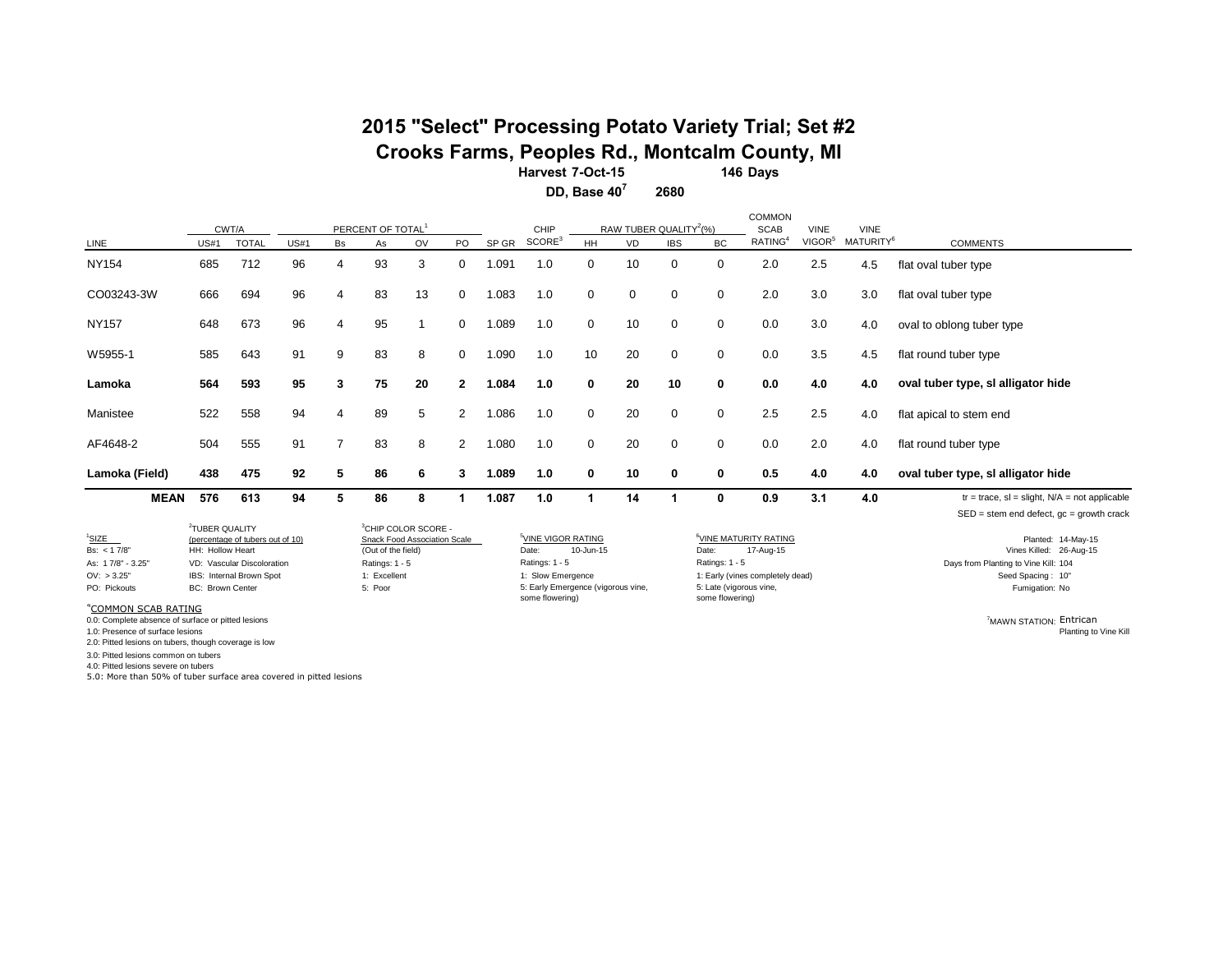### **2015 "Select" Processing Potato Variety Trial; Set #3 Crooks Farms, Wyman rd., Montcalm County, MI**

**119 Days 7-Oct-15 HarvestDD, Base 40<sup>7</sup>**

**2999**

|                                                                                                                          |                                                                           |                                                                                            |             |                |                                                                                                                                    |                |              |       |                                                                                                                                         |              |                                    |             |                                                                       | <b>COMMON</b>                                                                      |                    |                       |                                                                                                                              |
|--------------------------------------------------------------------------------------------------------------------------|---------------------------------------------------------------------------|--------------------------------------------------------------------------------------------|-------------|----------------|------------------------------------------------------------------------------------------------------------------------------------|----------------|--------------|-------|-----------------------------------------------------------------------------------------------------------------------------------------|--------------|------------------------------------|-------------|-----------------------------------------------------------------------|------------------------------------------------------------------------------------|--------------------|-----------------------|------------------------------------------------------------------------------------------------------------------------------|
|                                                                                                                          |                                                                           | CWT/A                                                                                      |             |                | PERCENT OF TOTAL <sup>1</sup>                                                                                                      |                |              |       | CHIP                                                                                                                                    |              | RAW TUBER QUALITY <sup>2</sup> (%) |             |                                                                       | <b>SCAB</b>                                                                        | <b>VINE</b>        | <b>VINE</b>           |                                                                                                                              |
| LINE                                                                                                                     | US#1                                                                      | <b>TOTAL</b>                                                                               | <b>US#1</b> | <b>Bs</b>      | As                                                                                                                                 | OV             | PO           | SP GR | SCORE <sup>3</sup>                                                                                                                      | HH           | VD                                 | <b>IBS</b>  | <b>BC</b>                                                             | RATING <sup>4</sup>                                                                | VIGOR <sup>5</sup> | MATURITY <sup>6</sup> | <b>COMMENTS</b>                                                                                                              |
| <b>NY157</b>                                                                                                             | 461                                                                       | 495                                                                                        | 93          | $\overline{7}$ | 88                                                                                                                                 | 5              | 0            | 1.086 | 1.0                                                                                                                                     | $\mathbf 0$  | 60                                 | $\mathbf 0$ | $\mathbf 0$                                                           | 1.0                                                                                | 3.0                | 4.0                   | alligator hide                                                                                                               |
| <b>NY154</b>                                                                                                             | 436                                                                       | 454                                                                                        | 96          | $\overline{4}$ | 85                                                                                                                                 | 11             | $\mathbf{0}$ | 1.086 | 1.0                                                                                                                                     | 20           | 40                                 | $\mathbf 0$ | $\Omega$                                                              | 2.5                                                                                | 2.5                | 4.0                   | alligator hide, pink eye                                                                                                     |
| CO03243-3W                                                                                                               | 367                                                                       | 401                                                                                        | 91          | 9              | 89                                                                                                                                 | $\overline{2}$ | 0            | 1.077 | 1.5                                                                                                                                     | $\mathbf 0$  | 30                                 | $\mathbf 0$ | $\mathbf 0$                                                           | 3.5                                                                                | 2.5                | 4.0                   | uniform round tuber type                                                                                                     |
| Manistee                                                                                                                 | 357                                                                       | 375                                                                                        | 95          | 5              | 87                                                                                                                                 | 8              | $\Omega$     | 1.079 | 1.0                                                                                                                                     | $\mathbf 0$  | 40                                 | $\mathbf 0$ | $\mathbf 0$                                                           | 3.0                                                                                | 3.0                | 3.0                   | flat apical to stem end                                                                                                      |
| Lamoka                                                                                                                   | 356                                                                       | 381                                                                                        | 93          | 5              | 77                                                                                                                                 | 16             | $\mathbf{2}$ | 1.079 | 1.0                                                                                                                                     | $\mathbf{0}$ | 50                                 | 20          | $\bf{0}$                                                              | 3.0                                                                                | 3.0                | 3.0                   | oval tuber type                                                                                                              |
| AF4648-2                                                                                                                 | 309                                                                       | 369                                                                                        | 84          | 14             | 82                                                                                                                                 | $\overline{2}$ | 2            | 1.082 | 1.0                                                                                                                                     | 10           | 10                                 | 0           | $\mathbf 0$                                                           | 10                                                                                 | 2.5                | 3.5                   | flat oval tuber type, tc pear shape tuber                                                                                    |
| W5955-1                                                                                                                  | 261                                                                       | 313                                                                                        | 83          | 13             | 78                                                                                                                                 | 5              | 4            | 1.087 | 1.0                                                                                                                                     | $\mathbf 0$  | 20                                 | 0           | $\mathbf 0$                                                           | 0.5                                                                                | 2.5                | 4.0                   | pointed tubers in pickouts                                                                                                   |
| <b>MEAN</b>                                                                                                              | 364                                                                       | 398                                                                                        | 91          | 8              | 84                                                                                                                                 | $\overline{7}$ |              | 1.082 | 1.1                                                                                                                                     | 4            | 36                                 | 3           | $\mathbf{0}$                                                          | 2.3                                                                                | 2.7                | 3.6                   | $tr = trace$ , sl = slight, $N/A$ = not applicable                                                                           |
|                                                                                                                          |                                                                           |                                                                                            |             |                |                                                                                                                                    |                |              |       |                                                                                                                                         |              |                                    |             |                                                                       |                                                                                    |                    |                       | $SED = stem$ end defect, $qc = growth$ crack                                                                                 |
| <sup>1</sup> SIZE<br>Bs: $< 17/8$<br>As: 17/8" - 3.25"<br>OV: > 3.25'<br>PO: Pickouts<br><sup>4</sup> COMMON SCAB RATING | <sup>2</sup> TUBER OUALITY<br>HH: Hollow Heart<br><b>BC: Brown Center</b> | (percentage of tubers out of 10)<br>VD: Vascular Discoloration<br>IBS: Internal Brown Spot |             |                | <sup>3</sup> CHIP COLOR SCORE -<br>Snack Food Association Scale<br>(Out of the field)<br>Ratings: 1 - 5<br>1: Excellent<br>5: Poor |                |              |       | <sup>5</sup> VINE VIGOR RATING<br>Date:<br>Ratings: 1 - 5<br>1: Slow Emergence<br>5: Early Emergence (vigorous vine,<br>some flowering) | 6-Jul-15     |                                    |             | Date:<br>Ratings: 1 - 5<br>5: Late (vigorous vine,<br>some flowering) | <sup>6</sup> VINE MATURITY RATING<br>31-Aug-15<br>1: Early (vines completely dead) |                    |                       | Planted: 10-Jun-15<br>Vines Killed: 28-Sep-15<br>Days from Planting to Vine Kill: 110<br>Seed Spacing: 10"<br>Fumigation: No |
| 0.0: Complete absence of surface or pitted lesions<br>1.0: Presence of surface lesions                                   |                                                                           |                                                                                            |             |                |                                                                                                                                    |                |              |       |                                                                                                                                         |              |                                    |             |                                                                       |                                                                                    |                    |                       | <sup>7</sup> MAWN STATION: Entrican<br>Planting to Vine Kill                                                                 |

2.0: Pitted lesions on tubers, though coverage is low

3.0: Pitted lesions common on tubers

4.0: Pitted lesions severe on tubers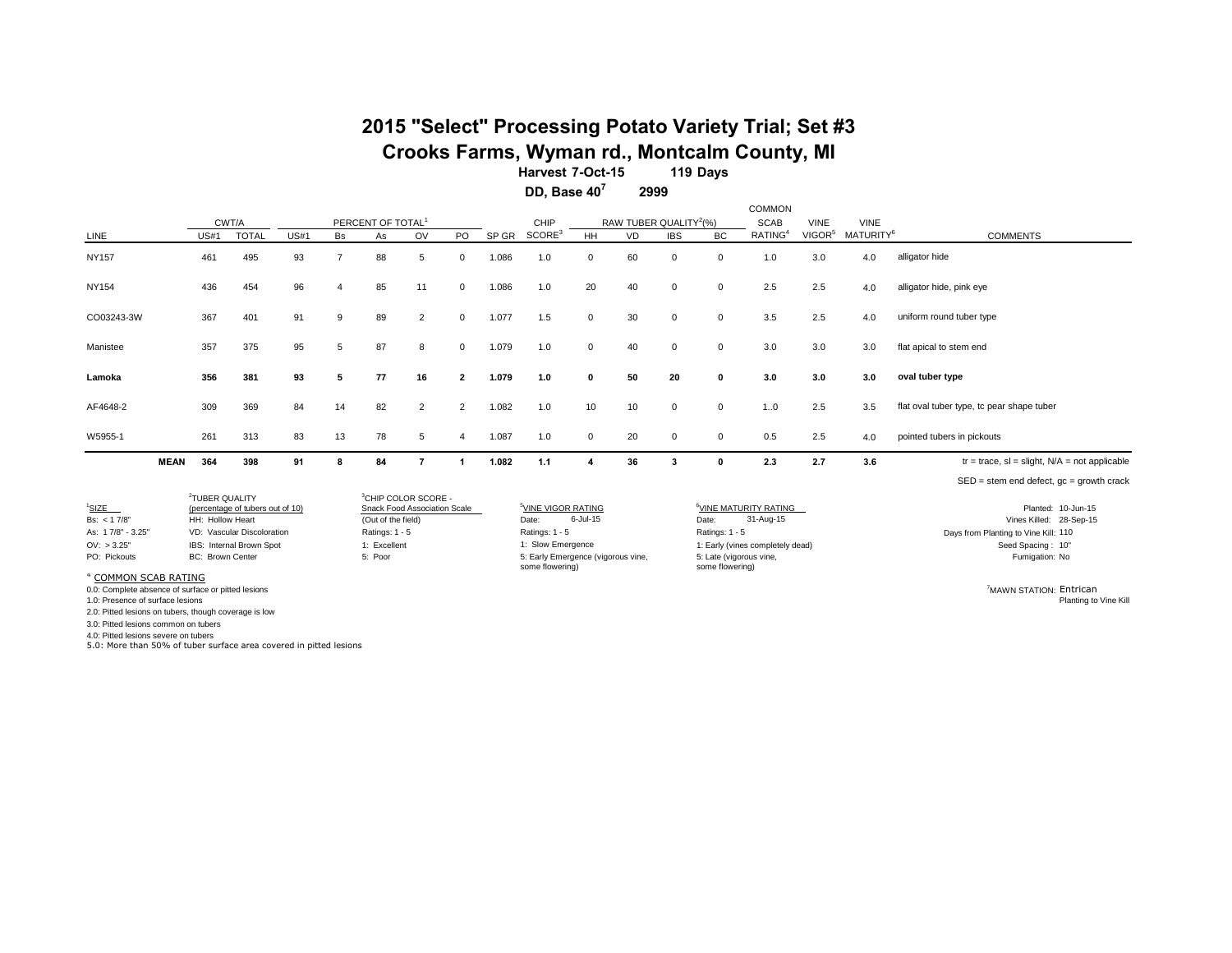#### **151 Days 2015 Processing Potato Variety Trial 6-Oct-15 Harvest Lennard Ag., St. Joseph County, MI**

**3613 DD, Base 40<sup>7</sup>**

|              |                            |                       |             |              |                                 |    |              |       |                            |           |                                                 |            |             | <b>COMMON</b>                      |                                   |                                      |                                                                                          |
|--------------|----------------------------|-----------------------|-------------|--------------|---------------------------------|----|--------------|-------|----------------------------|-----------|-------------------------------------------------|------------|-------------|------------------------------------|-----------------------------------|--------------------------------------|------------------------------------------------------------------------------------------|
| LINE         | <b>US#1</b>                | CWT/A<br><b>TOTAL</b> | <b>US#1</b> | Bs           | PERCENT OF TOTAL<br>As          | OV | PO           | SP GR | CHIP<br>SCORE <sup>3</sup> | <b>HH</b> | RAW TUBER QUALITY <sup>2</sup> (%)<br><b>VD</b> | <b>IBS</b> | <b>BC</b>   | <b>SCAB</b><br>RATING <sup>4</sup> | <b>VINE</b><br>VIGOR <sup>5</sup> | <b>VINE</b><br>MATURITY <sup>6</sup> | <b>COMMENTS</b>                                                                          |
| <b>NY154</b> | 815                        | 845                   | 96          | 3            | 82                              | 14 |              | 1.083 | 1.5                        | 0         | 100                                             | 0          | 0           | 0.0                                | 3.0                               | 3.0                                  | nice uniform tuber type, netted skin type                                                |
| FL1879       | 768                        | 789                   | 97          | 2            | 55                              | 42 |              | 1.081 | 1.0                        | 10        | 40                                              | 30         | 0           | 0.0                                | 3.5                               | 3.0                                  | severe pink eye and alligator hide                                                       |
| Snowden      | 741                        | 767                   | 97          | $\mathbf{2}$ | 75                              | 22 |              | 1.081 | 1.0                        | 0         | 80                                              | 10         | $\bf{0}$    | 2.0                                | 3.5                               | 2.5                                  | netted skin type, uniform tuber type                                                     |
| A01143-3C    | 646                        | 699                   | 92          | 4            | 79                              | 13 | 4            | 1.080 | 1.0                        | 0         | 40                                              | 20         | 0           | 0.5                                | 4.0                               | 3.5                                  | alligator hide, sheep nosing in pickouts                                                 |
| <b>Pike</b>  | 643                        | 655                   | 98          | $\mathbf{2}$ | 86                              | 12 | 0            | 1.089 | 1.0                        | 0         | 20                                              | 40         | 0           | 0.0                                | 3.5                               | 2.5                                  | alligator hide, bright skin, uniform round tuber type                                    |
| AF4648-2     | 629                        | 673                   | 94          | 4            | 77                              | 17 | 2            | 1.083 | 1.0                        | 0         | 0                                               | 0          | 0           | 0.0                                | 2.5                               | 3.0                                  | gc in pickouts, thin skin, bright appearance, sl pink eye and<br>alligator hide          |
| <b>NY157</b> | 598                        | 634                   | 94          | 4            | 80                              | 14 | 2            | 1.075 | 1.0                        | 0         | 10                                              | 10         | 20          | 0.0                                | 3.0                               | 2.5                                  | alligator hide                                                                           |
| W5955-1      | 578                        | 613                   | 94          | 4            | 65                              | 29 | 2            | 1.082 | 1.0                        | 10        | 20                                              | 20         | 10          | 0.0                                | 4.0                               | 3.0                                  | tr greening, tr rot, alligator hide, light netted skin type, uniform<br>round tuber type |
| Manistee     | 546                        | 562                   | 97          | 3            | 79                              | 18 | 0            | 1.081 | 1.0                        | 0         | 50                                              | 0          | 0           | 0.0                                | 3.0                               | 2.0                                  | sl greening, flat tuber type apical to stem end                                          |
| Lamoka       | 512                        | 546                   | 94          | 3            | 60                              | 34 | 3            | 1.083 | 1.0                        | 0         | 100                                             | $\bf{0}$   | 0           | 0.0                                | 3.5                               | 3.5                                  | severe alligator hide, oval tuber type                                                   |
| AF4975-3     | 505                        | 587                   | 86          | 4            | 63                              | 23 | 10           | 1.078 | 2.0                        | 0         | 0                                               | 60         | 0           | 0.0                                | 3.5                               | 3.5                                  | heat sprouts and deep apical eyes in pickouts, sl rot                                    |
| CO03243-3W   | 391                        | 432                   | 91          | 6            | 72                              | 19 | 3            | 1.068 | 1.5                        | 10        | 10                                              | 0          | $\mathbf 0$ | 0.0                                | 3.0                               | 3.5                                  | severe alligator hide and pink eye, misshapen pickouts, sl<br>greening                   |
| <b>MEAN</b>  | 614                        | 650                   | 94          | 3            | 73                              | 21 | $\mathbf{2}$ | 1.081 | 1.2                        | 3         | 39                                              | 16         | 3           | 0.2                                | 3.3                               | 3.0                                  | $tr = trace$ , sl = slight, NA = not available                                           |
|              |                            |                       |             |              |                                 |    |              |       |                            |           |                                                 |            |             |                                    |                                   |                                      | $SED = stem$ end defect, $gc = growth$ crack                                             |
|              | <sup>2</sup> TUBER QUALITY |                       |             |              | <sup>3</sup> CHIP COLOR SCORE - |    |              |       |                            |           |                                                 |            |             |                                    |                                   |                                      |                                                                                          |

<sup>1</sup>SIZE **6VINE MATURITY RATING** 5NINE OPPORT THE VIGOR RATING <sup>5</sup>VINE VIGOR RATING <sup>6</sup>VINE MATURITY RATING **1999 1999** Planted: Bs: <17/8" HH: Hollow Heart (Out of the field) Date: 11-Jun-15 Date: 11-Date: 13-Aug-15 Date: Date: Date: Nines Killed: As: 17/8" - 3.25" VD: Vascular Discoloration Ratings: 1 - 5 Ratings: 1 - 5 Ratings: 1 - 5 Ratings: 1 - 5 Rating to Vine Kill: 132 OV: > 3.25" IBS: Internal Brown Spot 1: Excellent 1: Excellent 1: Slow Emergence 1: Early (vines completely dead) and the Spacing: 10" Seed Spacing: 10" PO: Pickouts BC: Brown Center States BC: Poor States Book States Brown Center Compared Compared Compared Vigorous vine, State (vigorous vine, some States of the Vigorous vine, some Fumigation: No Ratings: 1 - 5 flowering) Ratings: 1 - 5 11-Jun-15 some flowering) <sup>3</sup>CHIP COLOR SCORE -<br>Snack Food Association Scale 1: Slow Emergence

5: Late (vigorous vine, some

Planted: 8-May-15 Vines Killed: 17-Sep-15

> <sup>7</sup>MAWN STATION: Constantine Planting to Vine Kill

<sup>4</sup> COMMON SCAB RATING

0.0: Complete absence of surface or pitted lesions

1.0: Presence of surface lesions

2.0: Pitted lesions on tubers, though coverage is low

3.0: Pitted lesions common on tubers 4.0: Pitted lesions severe on tubers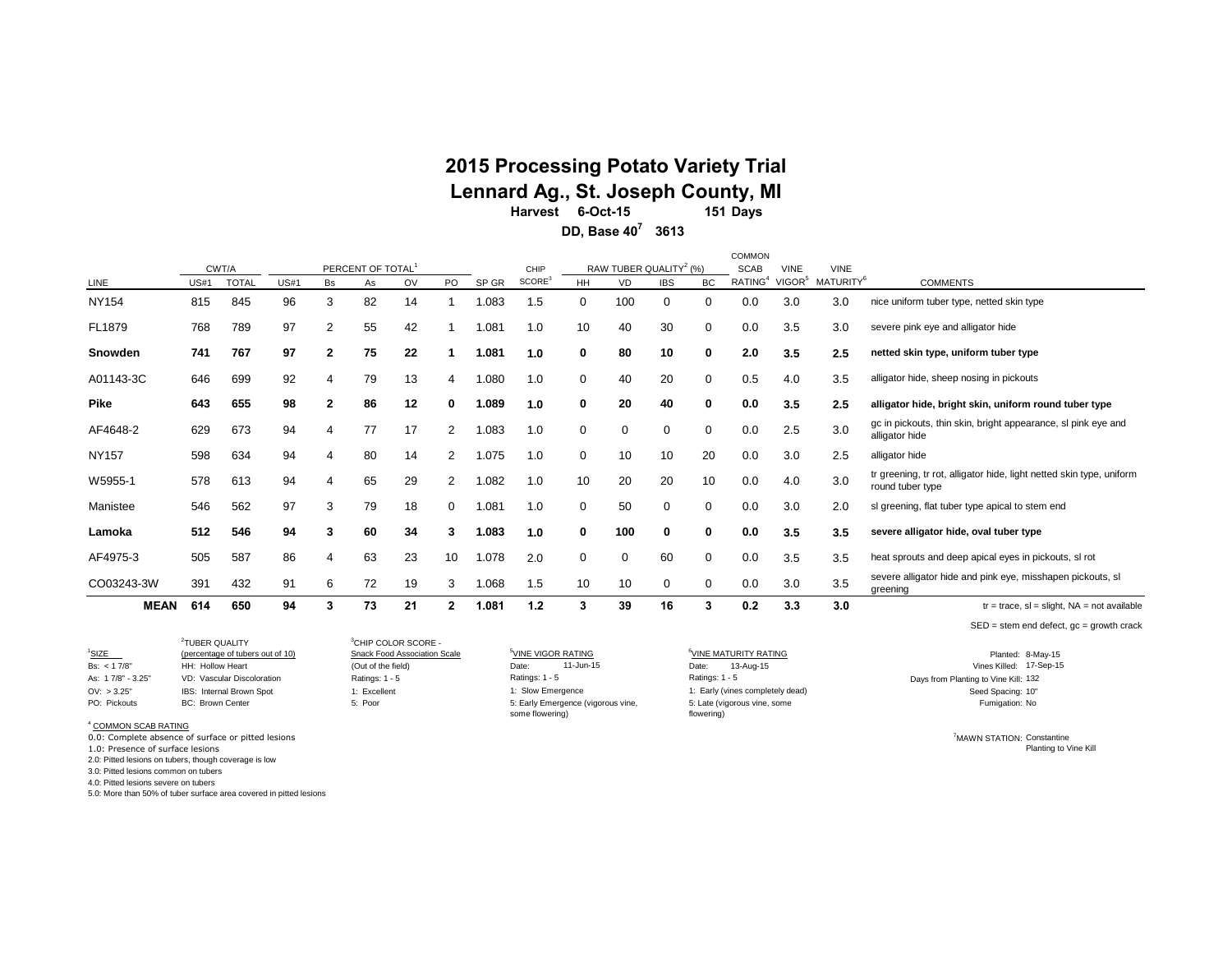### **2015 Processing Potato Variety Trial Main Farms, Montcalm County, MI**

**133 Days 10-Sep-15 Harvest**

> **2984 DD, Base 40<sup>7</sup>**

|              |             |              |      |                |                               |                |                |       |                  |             |                                    |             |             | <b>COMMON</b>       |                    |                       |                                                                                                   |
|--------------|-------------|--------------|------|----------------|-------------------------------|----------------|----------------|-------|------------------|-------------|------------------------------------|-------------|-------------|---------------------|--------------------|-----------------------|---------------------------------------------------------------------------------------------------|
|              |             | CWT/A        |      |                | PERCENT OF TOTAL <sup>1</sup> |                |                |       | CHIP             |             | RAW TUBER QUALITY <sup>2</sup> (%) |             |             | <b>SCAB</b>         | <b>VINE</b>        | <b>VINE</b>           |                                                                                                   |
| LINE         | <b>US#1</b> | <b>TOTAL</b> | US#1 | Bs             | As                            | <b>OV</b>      | PO             | SP GR | $\text{SCORE}^3$ | HH          | <b>VD</b>                          | <b>IBS</b>  | BC          | RATING <sup>4</sup> | VIGOR <sup>5</sup> | MATURITY <sup>6</sup> | <b>COMMENTS</b>                                                                                   |
| <b>NY157</b> | 780         | 815          | 96   | 2              | 76                            | 20             | 2              | 1.086 | 1.0              | $\mathbf 0$ | $\mathbf 0$                        | 0           | $\mathbf 0$ | 0.0                 | 2.5                | 3.5                   | pear shaped tubers, flat tuber type                                                               |
| <b>NY154</b> | 660         | 690          | 94   | 5              | 93                            |                |                | 1.091 | 1.0              | 0           | 10                                 | $\mathbf 0$ | $\mathbf 0$ | 0.5                 | 2.5                | 3.5                   | tr pear shaped tubers                                                                             |
| CO03243-3W   | 655         | 677          | 97   | $\mathbf{2}$   | 86                            | 11             |                | 1.090 | 1.0              | 0           | 20                                 | $\mathbf 0$ | $\mathbf 0$ | 2.5                 | 3.0                | 3.5                   | severe alligator hide, round tuber type, rhizoctonia                                              |
| A01143-3C    | 595         | 671          | 89   | 8              | 88                            |                | 3              | 1.091 | 1.5              | $\mathbf 0$ | 30                                 | 10          | $\mathbf 0$ | 2.0                 | 2.5                | 3.5                   | sheep nose and misshapen tubers in pickouts                                                       |
| Manistee     | 566         | 575          | 98   | 2              | 82                            | 16             | $\mathbf 0$    | 1.084 | 1.0              | 0           | 20                                 | $\mathbf 0$ | $\mathbf 0$ | 1.5                 | 2.5                | 1.5                   | flat apical to stem end tubers with greening                                                      |
| Snowden      | 555         | 585          | 95   | 4              | 90                            | 5              |                | 1.096 | 1.0              | 0           | 40                                 | 0           | 0           | 3.0                 | 3.0                | 1.5                   | severe pinkeye                                                                                    |
| <b>Pike</b>  | 467         | 501          | 93   | 6              | 91                            | $\overline{2}$ |                | 1.087 | 1.0              | 0           | 30                                 | 70          | $\mathbf 0$ | 0.0                 | 3.5                | 2.5                   | small overall tuber size, tr pear shaped tubers                                                   |
| FL1879       | 466         | 484          | 96   | $\overline{2}$ | 85                            | 11             | $\overline{2}$ | 1.082 | 1.0              | 0           | 10                                 | $\mathbf 0$ | 10          | 2.5                 | 3.0                | 1.0                   | severe pinkeye                                                                                    |
| AF4975-3     | 457         | 492          | 93   | 6              | 86                            | 7              |                | 1.084 | 1.5              | $\mathbf 0$ | 20                                 | $\mathbf 0$ | $\mathbf 0$ | 0.0                 | 3.5                | 1.5                   | raised lenticels                                                                                  |
| AF4648-2     | 457         | 494          | 93   | 4              | 87                            | 6              | 3              | 1.084 | 1.0              | $\mathbf 0$ | $\mathbf 0$                        | $\Omega$    | $\mathbf 0$ | 0.0                 | 2.0                | 3.0                   | oval tuber type, smooth skin type                                                                 |
| Lamoka       | 451         | 476          | 95   | 3              | 88                            | $\overline{7}$ | $\mathbf{2}$   | 1.090 | 1.0              | 0           | 20                                 | 0           | 0           | 0.5                 | 3.0                | 2.5                   | sl pear shaped tubers                                                                             |
| W5955-1      | 420         | 472          | 89   | $\overline{7}$ | 81                            | 8              | 4              | 1.089 | 1.0              | 10          | 10                                 | 10          | 0           | 0.0                 | 3.5                | 2.5                   | netted skin tuber type, sl pointed tubers                                                         |
| <b>MEAN</b>  | 544         | 578          | 94   | Δ              | 86                            | 8              | $\mathbf{2}$   | 1.088 | 1.1              | 1           | 18                                 | 8           |             | 1.0                 | 2.9                | 2.5                   | $tr = trace$ , sl = slight, $N/A$ = not available<br>$SED = stem$ end defect, $qc = growth$ crack |

| <sup>1</sup> SIZE               | <sup>2</sup> TUBER OUALITY<br>(percentage of tubers out of 10) | <sup>3</sup> CHIP COLOR SCORE -<br>Snack Food Association Scale | <sup>5</sup> VINE VIGOR RATING                        | <sup>6</sup> VINE MATURITY RATING          | Planted: 30-Apr-15                   |
|---------------------------------|----------------------------------------------------------------|-----------------------------------------------------------------|-------------------------------------------------------|--------------------------------------------|--------------------------------------|
| Bs: $< 17/8"$                   | HH: Hollow Heart                                               | (Out of the field)                                              | Date Taken:<br>1-Jun-15                               | Date Taken:<br>17-Aug-15                   | Vines Killed: 28-Aug-15              |
| As: 17/8" - 3.25"               | VD: Vascular Discoloration                                     | Ratings: 1 - 5                                                  | Ratings: $1 - 5$                                      | Ratings: 1 - 5                             | Days from Planting to Vine Kill: 120 |
| OV: > 3.25"                     | IBS: Internal Brown Spot                                       | 1: Excellent                                                    | 1: Slow Emergence                                     | 1: Early (vines completely dead)           | Seed Spacing: 10"                    |
| PO: Pickouts                    | <b>BC: Brown Center</b>                                        | 5: Poor                                                         | 5: Early Emergence (vigorous vine,<br>some flowering) | 5: Late (vigorous vine, some<br>flowering) | No Fumigation                        |
| <sup>4</sup> COMMON SCAB RATING |                                                                |                                                                 |                                                       |                                            |                                      |

on the complete absence of surface or pitted lesions and the state of surface or pitted lesions and the state or pitted lesions and the state of surface or pitted lesions and the state of surface or pitted lesions and the

1.0: Presence of surface lesions

2.0: Pitted lesions on tubers, though coverage is low

3.0: Pitted lesions common on tubers

4.0: Pitted lesions severe on tubers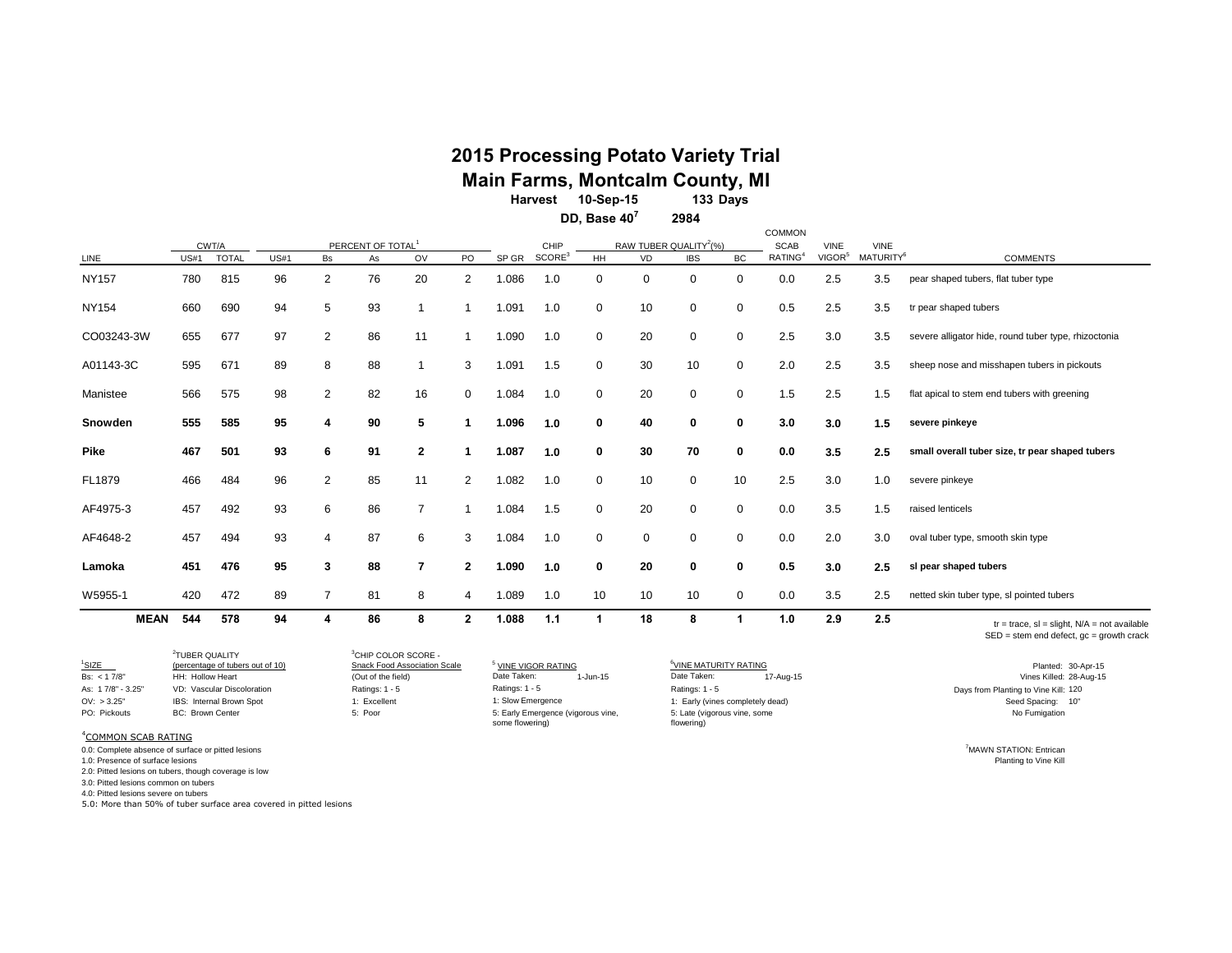### **156 Days 2015 MPIC Box Bin Processing Potato Variety Trial MSU Montcalm Research Center, Montcalm County, MI**

COMMON

**Harvest date 5-Oct-15**

**DD, Base 40<sup>6</sup> 3364**

|              |             |             | CWT/A        |      |    | PERCENT OF TOTAL |                         |                |       | CHIP               |             | RAW TUBER QUALITY (%) <sup>2</sup> |              |                | <b>SCAB</b>         | <b>VINE</b> | <b>VINE</b>                              |                                                                                                               |
|--------------|-------------|-------------|--------------|------|----|------------------|-------------------------|----------------|-------|--------------------|-------------|------------------------------------|--------------|----------------|---------------------|-------------|------------------------------------------|---------------------------------------------------------------------------------------------------------------|
| LINE         |             | <b>US#1</b> | <b>TOTAL</b> | US#1 | Bs | As               | OV                      | PO             | SP GR | SCORE <sup>3</sup> | HH          | VD                                 | <b>IBS</b>   | BC             | RATING <sup>4</sup> |             | VIGOR <sup>5</sup> MATURITY <sup>6</sup> | COMMENTS <sup>7</sup>                                                                                         |
| A01143-3C    |             | 544         | 598          | 91   | 9  | 91               | $\mathbf 0$             | 0              | 1.086 | 1.0                | $\mathbf 0$ | 10                                 | $\mathbf 0$  | $\mathbf 0$    | 0.5                 | 4.0         | 3.0                                      | sheep nose, nice tuber size profile and yield                                                                 |
| MSV313-2     |             | 516         | 537          | 96   | 3  | 59               | 37                      |                | 1.084 | 1.0                | $\mathbf 0$ | 20                                 | $\mathbf 0$  | $\mathbf 0$    | 1.0                 | 4.0         | 2.5                                      | uniform round tuber type, large tuber size, dark russeted skin gc<br>and tr HH, candidate for the low N trial |
| NY154        |             | 495         | 549          | 90   | 8  | 88               | $\overline{2}$          | $\overline{2}$ | 1.089 | 1.5                | $\mathbf 0$ | 20                                 | $\mathbf 0$  | $\mathbf 0$    | 0.5                 | 4.0         | 3.0                                      | flat oval tuber type, large yield, high tuber numbers                                                         |
| Snowden      |             | 450         | 508          | 89   | 9  | 81               | $\overline{7}$          | $\mathbf{2}$   | 1.089 | 1.0                | $\mathbf 0$ | 60                                 | $\bf{0}$     | $\mathbf 0$    | 3.0                 | 3.5         | 1.5                                      |                                                                                                               |
| W5955-1      |             | 437         | 500          | 87   | 10 | 79               | 8                       | 3              | 1.091 | 1.0                | $\mathbf 0$ | 30                                 | $\mathbf 0$  | $\mathbf 0$    | 0.5                 | 4.0         | 2.0                                      | tr pointed tubers, 3.0 alligator hide                                                                         |
| MSW474-1     |             | 399         | 548          | 73   | 27 | 70               | $\overline{2}$          | 0              | 1.090 | 1.0                | $\mathbf 0$ | $\mathbf 0$                        | 0            | $\mathbf 0$    | 0.5                 | 4.5         | 2.5                                      | uniform round tuber type, sticky stolons                                                                      |
| CO03243-3W   |             | 397         | 450          | 88   | 4  | 64               | 24                      | 8              | 1.080 | 1.5                | $\mathbf 0$ | 10                                 | 0            | $\mathsf 0$    | 2.5                 | 3.0         | 2.5                                      | gc and knobs in pickouts, tr tuber rot                                                                        |
| Manistee     |             | 396         | 453          | 88   | 11 | 77               | 10                      |                | 1.084 | 1.0                | $\mathbf 0$ | 10                                 | $\mathbf 0$  | $\mathbf 0$    | 3.0                 | 3.0         | 2.0                                      | flat apical to stem end tubers                                                                                |
| Lamoka       |             | 391         | 422          | 93   | 6  | 91               | $\overline{\mathbf{1}}$ | $\overline{1}$ | 1.087 | 1.0                | 0           | 30                                 | 0            | 0              | 1.0                 | 4.5         | 1.0                                      | oval tuber type, variable tuber type, tr black leg                                                            |
| AF4975-3     |             | 369         | 418          | 88   | 10 | 84               | $\overline{4}$          | $\overline{2}$ | 1.086 | 1.5                | $\mathbf 0$ | 20                                 | 0            | 30             | 2.0                 | 3.5         | 1.5                                      | uniform round tuber type                                                                                      |
| MSX540-4     |             | 369         | 418          | 88   | 11 | 88               | 0                       |                | 1.099 | 1.5                | $\mathbf 0$ | 30                                 | $\mathbf 0$  | $\mathsf 0$    | 2.0                 | 4.5         | 2.0                                      | oval tuber type                                                                                               |
| MSR127-2     |             | 362         | 428          | 85   | 15 | 85               | 0                       | 0              | 1.093 | 1.0                | $\mathbf 0$ | 20                                 | $\mathbf 0$  | $\mathbf 0$    | 0.0                 | 3.5         | 2.5                                      | small uniform tuber size                                                                                      |
| <b>NY157</b> |             | 356         | 435          | 82   | 16 | 82               | $\mathbf 0$             | $\overline{2}$ | 1.080 | 1.0                | $\mathbf 0$ | 20                                 | $\mathbf 0$  | $\mathbf 0$    | 2.0                 | 3.5         | 1.0                                      | oval tuber type, resprouting                                                                                  |
| AF4648-2     |             | 339         | 378          | 90   | 10 | 87               | 3                       | 0              | 1.083 | 1.0                | $\mathbf 0$ | 0                                  | $\mathbf 0$  | $\mathbf 0$    | 0.5                 | 4.0         | 2.0                                      | bright appearance, oval tuber type                                                                            |
|              | <b>MEAN</b> | 416         | 474          | 88   | 11 | 81               | $\overline{7}$          | $\mathbf{2}$   | 1.087 | 1.1                | $\mathbf 0$ | 20                                 | $\mathbf{0}$ | $\overline{2}$ | 1.4                 | 3.8         | 2.1                                      | $tr = trace$ , sl = slight, NA = not available                                                                |
|              |             |             |              |      |    |                  |                         |                |       |                    |             |                                    |              |                |                     |             |                                          | $SED = stem$ end defect, $gc = growth$ crack                                                                  |

<sup>1</sup>SIZE (percentage of tubers out of 10) Snack Food Association Scale <sup>5</sup>VINE VIGOR RATING <sup>6</sup>VINE MATURITY RATING **Planted: 2-May-15** Bs: <17/8"
HH: Hollow Heart (Out of the field) Date: 10-Jun-15 Date: 14-Aug-15 Date: 19-9-15 Vines Killed: 10-Sep-15 As: 1 7/8" - 3.25" VD: Vascular Discoloration Ratings: 1 - 5 Ratings: 1 - 5 Ratings: 1 - 5 Ratings: 1 - 5 Ratings: 1 - 5 Days from Planting to Vine Kill: 131 OV: > 3.25" IBS: Internal Brown Spot 1: Excellent 1: Sow Emergence 1: Early (vines completely dead) 2 TUBER QUALITY

<sup>3</sup>CHIP COLOR SCORE -

area of the tuber

2.0: Unmarketable corky skin spots

5.0: Multiple, large corky skin lesions, covering a significant amount of surface

5: Early Emergence (vigorous vine, some flowering) 1: Slow Emergence Date: 10-Jun-15

PO: Pickouts BC: Brown Center 5: Poor No 5: Late (vigorous vine, some Date: **14-Aug-15** flowering)

Seed Spacing: 10" Fumigation: No

<sup>7</sup>ALLIGATOR HIDE RATING **Entrican CONTACT CONTACT CONTACT CONTACT CONTACT CONTACT CONTACT CONTACT CONTACT CONTACT CONTACT CONTACT CONTACT CONTACT CONTACT CONTACT CONTACT CONTACT CONTACT CONTACT CONTACT CONTACT CONTACT CON** 0.0: Complete absence of surface or pitted lesions 0.0: No incidence of raised corky skin spots <br>1.0: Presence of surface lesions 2.0: Unmarketable corky skin spots Planting to Vine Kill

4 COMMON SCAB RATING

2.0: Pitted lesions on tubers, though coverage is low

3.0: Pitted lesions common on tubers

4.0: Pitted lesions severe on tubers

5.0: More than 50% of tuber surface area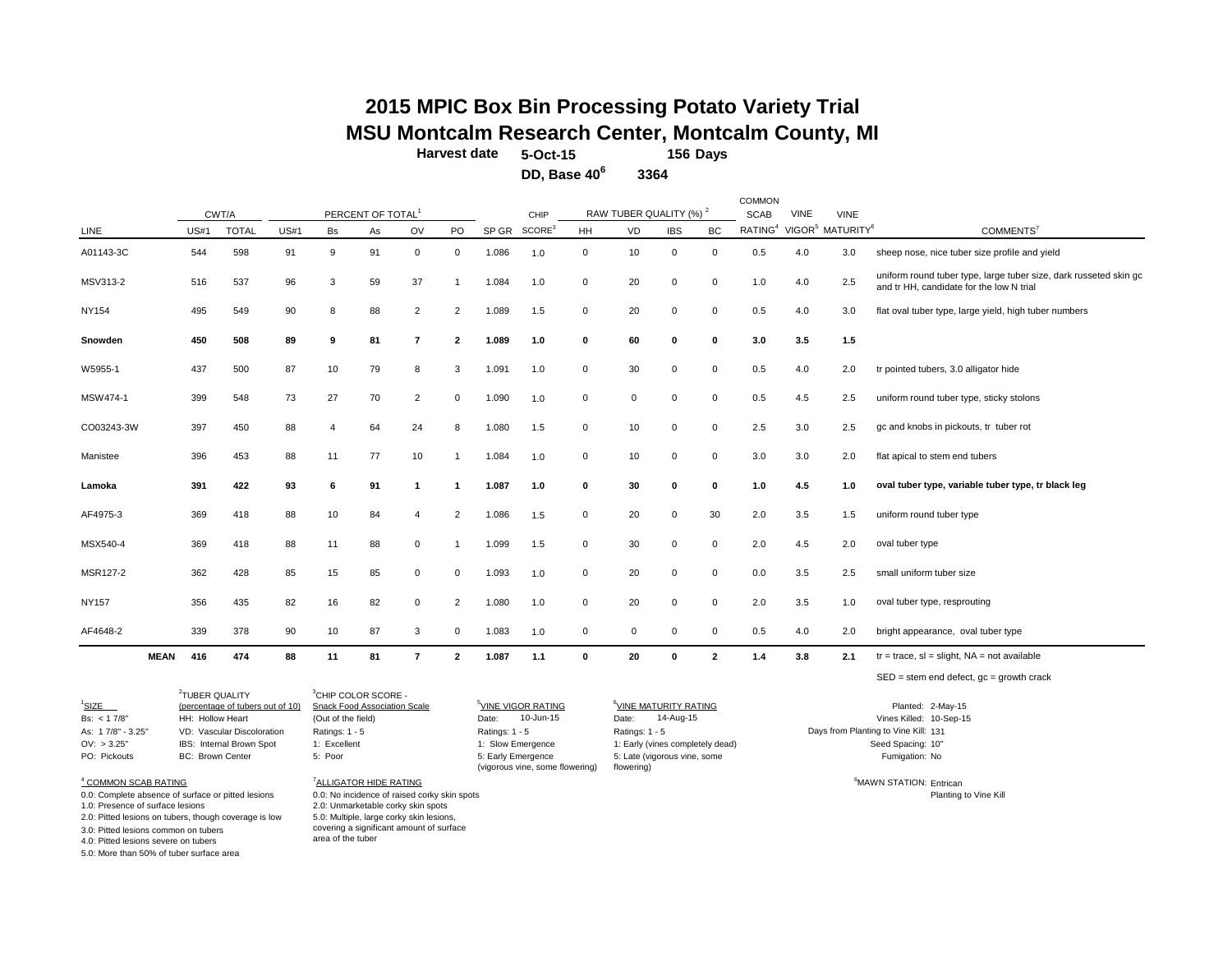### **118 Days 2015 Processing Potato Variety Trial Sandyland Farms, Montcalm County, MI**

**DD, Base 40<sup>7</sup> 21-Sep-15 Harvest 3076**

|              |             | CWT/A        |             |                | PERCENT OF TOTAL <sup>1</sup> |    |                |       | CHIP               |             |             | RAW TUBER QUALITY <sup>2</sup> (%) |             | <b>COMMON</b><br><b>SCAB</b> | <b>VINE</b>        | <b>VINE</b>           |                                                |
|--------------|-------------|--------------|-------------|----------------|-------------------------------|----|----------------|-------|--------------------|-------------|-------------|------------------------------------|-------------|------------------------------|--------------------|-----------------------|------------------------------------------------|
| LINE         | <b>US#1</b> | <b>TOTAL</b> | <b>US#1</b> | Bs             | As                            | OV | PO             | SP GR | SCORE <sup>3</sup> | HH          | <b>VD</b>   | <b>IBS</b>                         | <b>BC</b>   | RATING <sup>4</sup>          | VIGOR <sup>5</sup> | MATURITY <sup>6</sup> | <b>COMMENTS</b>                                |
| <b>NY154</b> | 707         | 774          | 91          | 6              | 83                            | 8  | 3              | 1.077 | 1.0                | $\mathbf 0$ | 30          | 20                                 | $\mathbf 0$ | 1.5                          | 4.0                | 3.5                   |                                                |
| AF4648-2     | 490         | 536          | 91          | 3              | 71                            | 20 | 6              | 1.077 | 1.5                | $\mathbf 0$ | $\mathbf 0$ | 10                                 | $\mathbf 0$ | 0.5                          | 3.5                | 3.0                   |                                                |
| A01143-3C    | 485         | 536          | 91          | 6              | 87                            | 4  | 3              | 1.075 | 1.5                | $\mathbf 0$ | 10          | $\mathbf 0$                        | $\mathbf 0$ | 0.5                          | 3.0                | 3.5                   |                                                |
| Snowden      | 431         | 495          | 87          | $\overline{7}$ | 78                            | 9  | 6              | 1.075 | 1.0                | $\bf{0}$    | 20          | $\mathbf 0$                        | 0           | 2.5                          | 3.0                | 3.0                   | gc and deep apical eye                         |
| <b>NY148</b> | 426         | 475          | 90          | $\overline{7}$ | 85                            | 5  | 3              | 1.082 | 1.0                | $\mathbf 0$ | $\mathbf 0$ | $\mathbf{0}$                       | $\mathbf 0$ | 0.5                          | 2.0                | 4.0                   |                                                |
| CO03243-3W   | 389         | 432          | 90          | 8              | 85                            | 5  | $\overline{2}$ | 1.069 | 1.0                | $\mathbf 0$ | 20          | $\mathbf 0$                        | $\mathbf 0$ | 2.5                          | 3.0                | 3.5                   | gc                                             |
| W5955-1      | 376         | 436          | 86          | 6              | 68                            | 18 | 8              | 1.078 | 1.0                | 10          | $\mathbf 0$ | 20                                 | $\mathbf 0$ | 1.0                          | 3.0                | 3.0                   | knobby tubers in pickouts                      |
| <b>MEAN</b>  | 472         | 526          | 90          | 6              | 80                            | 10 | 4              | 1.076 | 1.1                |             | 11          | 7                                  | 0           | 1.3                          | 3.1                | 3.4                   | $tr = trace$ , sl = slight, NA = not available |
|              |             |              |             |                |                               |    |                |       |                    |             |             |                                    |             |                              |                    |                       | $SED = stem$ end defect, $gc = growth$ crack   |

|                                 | <sup>2</sup> TUBER QUALITY       | <sup>3</sup> CHIP COLOR SCORE - |                                                                                    |                                   |                                      |                         |
|---------------------------------|----------------------------------|---------------------------------|------------------------------------------------------------------------------------|-----------------------------------|--------------------------------------|-------------------------|
| $1$ SIZE                        | (percentage of tubers out of 10) | Snack Food Association Scale    | <sup>5</sup> VINE VIGOR RATING                                                     | <sup>b</sup> VINE MATURITY RATING |                                      | Planted: 26-May-15      |
| Bs: $< 17/8"$                   | HH: Hollow Heart                 | (Out of the field)              | 24-Jun-15<br>Date:                                                                 | 31-Aug-15<br>Date:                | Vines Killed: 17-Sep-15              |                         |
| As: 17/8" - 3.25"               | VD: Vascular Discoloration       | Ratings: 1 - 5                  | Ratings: 1 - 5                                                                     | Ratings: 1 - 5                    | Days from Planting to Vine Kill: 114 |                         |
| OV: > 3.25"                     | IBS: Internal Brown Spot         | 1: Excellent                    | 1: Slow Emergence                                                                  | 1: Early (vines completely dead)  | Seed Spacing: 12"                    |                         |
| PO: Pickouts                    | <b>BC: Brown Center</b>          | 5: Poor                         | 5: Early Emergence (vigorous vine, 5: Late (vigorous vine, some<br>some flowering) | flowering)                        | Fumigation: Yes                      |                         |
| <sup>4</sup> COMMON SCAB RATING |                                  |                                 |                                                                                    |                                   |                                      | 'MAWN STATION: Entrican |

0.0: Complete absence of surface or pitted lesions **provides** the Kill control of the Kill control of the Kill control of Vine Kill control of Vine Kill control of Vine Kill control of Vine Kill control of Vine Kill contro

1.0: Presence of surface lesions

2.0: Pitted lesions on tubers, though coverage is low

3.0: Pitted lesions common on tubers

4.0: Pitted lesions severe on tubers